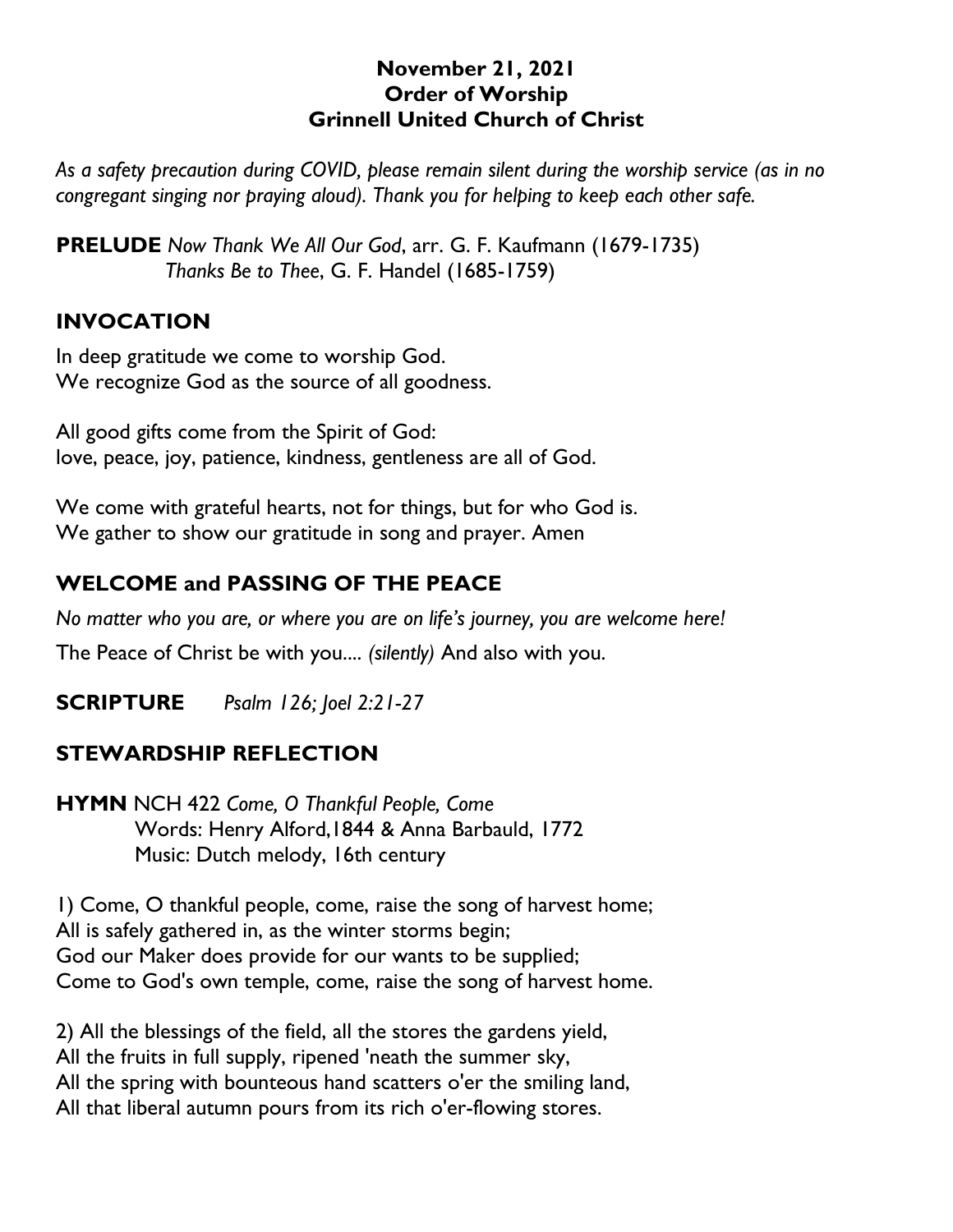3) These to you, our God, we owe, source from whom all blessings flow; And for these our songs we raise, grateful vows and solemn praise. Come, then, thankful people, come, raise the song of harvest home; Come to God's own temple, come, raise the song of harvest home.

**SERMON** *Matthew 6:25-33*

## **SILENT REFLECTION**

## **SHARING OF JOYS AND CONCERNS**

*We pray for health and strength for George Drake, Betty Anne Francis, Gene McCaw, Verlene Mitchell, Emily Pfitsch, and Gayle Strickler.*

*We pray for comfort and peace for Gayle Strickler, family and friends. Lois died September 29th . A memorial service for Lois will take place here at Grinnell UCC, Saturday, December 4, 10:30am.*

# **PASTORAL PRAYER**

Lord, as You hung on a cross, Your first thought was for others. You forgave the ones who ridiculed and tortured You, You accepted the criminal who hung beside You. And it was You who made a mockery of the sign they placed above Your head. For little did they know that they did indeed gaze at a king. We don't need signs and labels to recognize Your power and Your authority, Lord. It is because we have seen the unlikely become reality; because we have witnessed You in the unexpected, and because we believe in truths honed by a carpenter's son, that we dare to hope, Lord, that Your kingdom has come among us and continues to come, day after day, among the poor and the lonely, the sick and the weary,

the angry and the abused,

the warmongers and the peace seekers.

And so it is for those and others whose lives are touched by grief and greed, injustice and injury, emptiness and endlessness that we pray now, trusting in the goodness and the grace that retrieved lost sheep and wayward sons; that consoled grieving mothers and weeping women at a tomb; that fed aching stomachs and eager minds; that soothed the open wounds of untouchables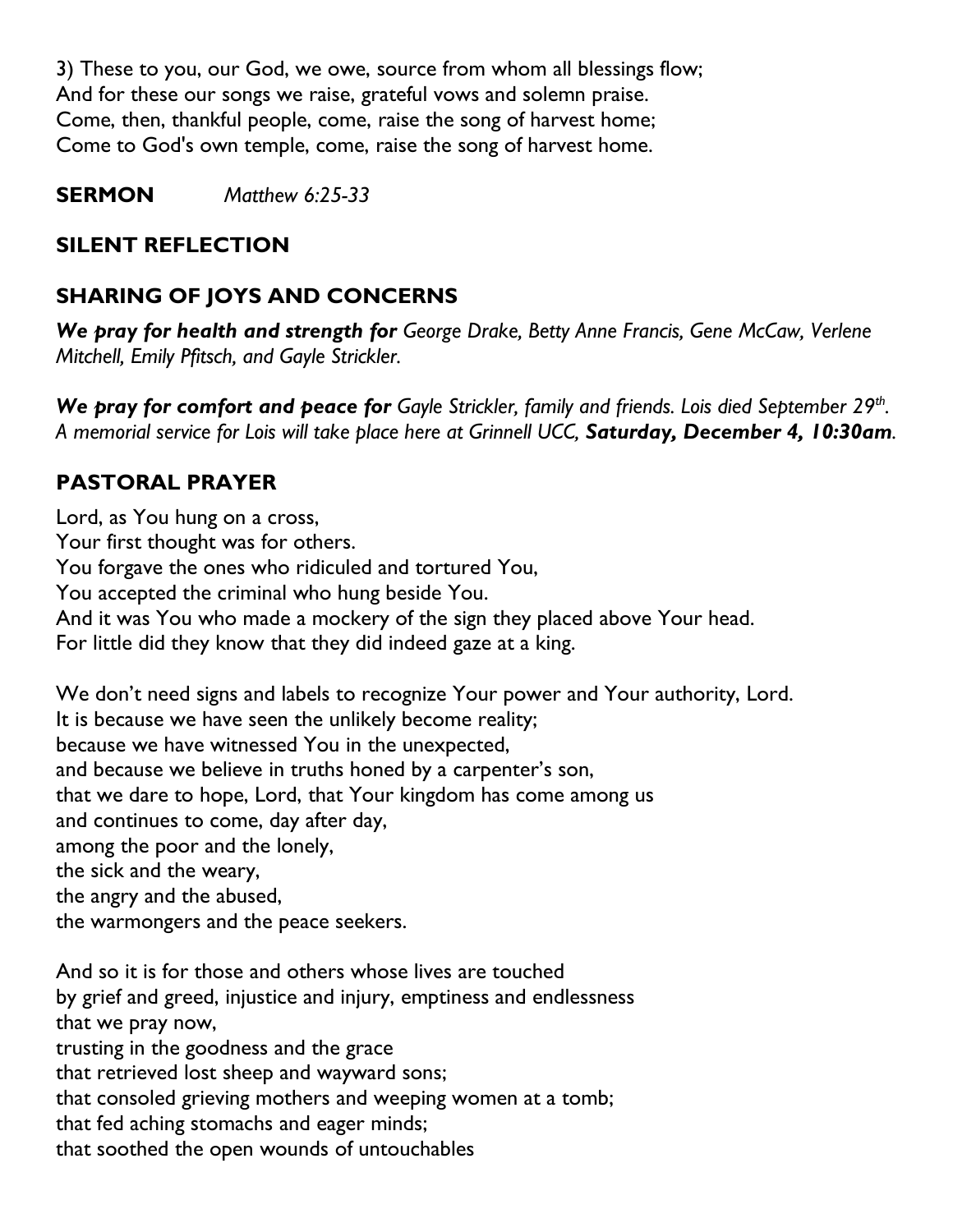and the throbbing scars of hatred; that laid open itself to pain, rejection and abandonment so that we might know healing, acceptance and belonging.

And if we catch only a glimpse of Your mercy among the hardness of life, if we can sense Your presence only for a fleeting moment in the busyness of life, if we can witness that wholeness happens among the brokenness of life, then we will know that Your kingdom has come and we pray that Your will be done. This day and always, for Jesus' sake and in his name we pray, saying...

## **LORD'S PRAYER** *(Inclusive Version) (Please pray silently)*

Blessed One, our Father and our Mother Holy is your name. May your love be enacted in the world. May your will be done On earth as in heaven. Give us today our daily bread And forgive us our sins as we forgive those who sin against us. Save us in the time of trial and deliver us from evil. For all that we do in your love, and all that your love brings to birth, and the fullness of love that will be are yours, now and forever. Amen.

## **GRATITUDE FOR OFFERING / DOXOLOGY**

Praise God from whom all blessings flow Praise God all creatures here below Praise God above ye heavenly hosts Creator, Christ, and Holy Ghost

**HYMN** NCH 419 *Now Thank We All Our God* Words: Martin Rinkart, 1647, alt. Music: Johann Cruger, 1647; arr. Felix Mendelssohn, 1840